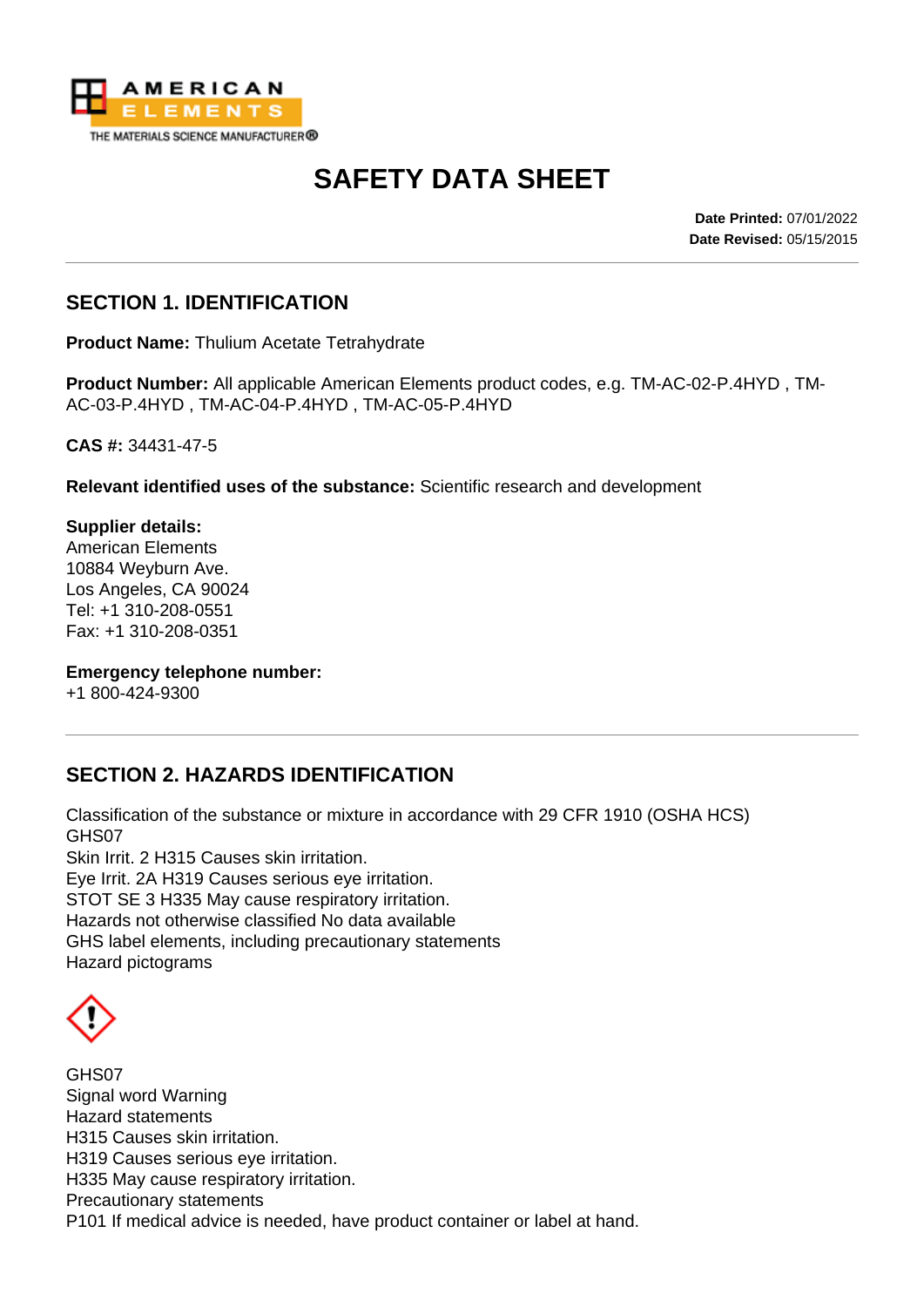```
P102 Keep out of reach of children.
P103 Read label before use.
P262 Do not get in eyes, on skin, or on clothing.
P280 Wear protective gloves/protective clothing/eye protection/face protection.
P305+P351+P338 IF IN EYES: Rinse cautiously with water for several minutes. Remove contact
lenses, if present and easy to do. Continue rinsing.
P304+P340 IF INHALED: Remove victim to fresh air and keep at rest in a position comfortable for
breathing.
P403+P233 Store in a well-ventilated place. Keep container tightly closed.
P501 Dispose of contents/container in accordance with local/regional/national/international
regulations.
Classification system:
NFPA ratings (scale 0 - 4)
1
\Omega\OmegaHealth = 1Fire = 0Reactivity = 0HMIS-ratings (scale 0 - 4)
HEALTH
FIRE
REACTIVITY
1
\Omega\OmegaHealth = 1Fire = 0Reactivity = 0Other hazards
Results of PBT and vPvB assessment
PBT: N/A
vPvB: N/A
```
#### **SECTION 3. COMPOSITION/INFORMATION ON INGREDIENTS**

**Substances** CAS No. / Substance Name: 34431-47-5 Thulium(III) acetate tetrahydrate

#### **SECTION 4. FIRST AID MEASURES**

Description of first aid measures

If inhaled: In case of unconsciousness place patient stably in side position for transportation.

In case of skin contact: Immediately wash with soap and water; rinse thoroughly.

In case of eye contact:

Rinse opened eye for several minutes under running water. If symptoms persist, consult a doctor. If swallowed: If symptoms persist consult doctor.

Most important symptoms and effects, both acute and delayed:

No data available

Indication of any immediate medical attention and special treatment needed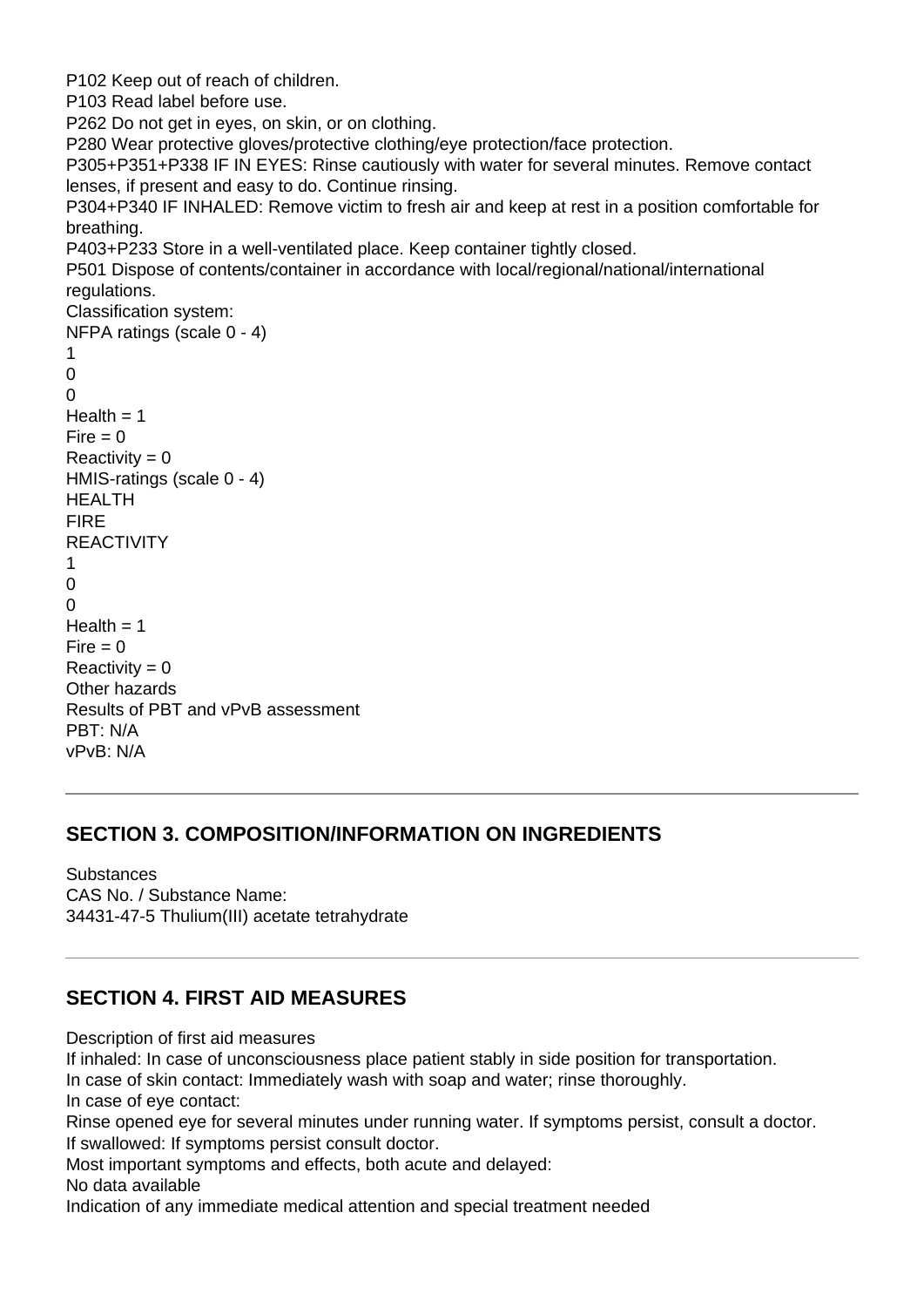# **SECTION 5. FIREFIGHTING MEASURES**

Extinguishing media

Suitable extinguishing agents:

CO2, extinguishing powder or water spray. Fight larger fires with water spray or alcohol resistant foam. Special hazards arising from the substance or mixture No data available

Advice for firefighters

Protective equipment: No special measures required.

### **SECTION 6. ACCIDENTAL RELEASE MEASURES**

Personal precautions, protective equipment and emergency procedures Not required. Environmental precautions: No special measures required.

Methods and materials for containment and cleanup: Ensure adequate ventilation.

Reference to other sections

See Section 7 for information on safe handling.

See Section 8 for information on personal protection equipment.

See Section 13 for disposal information.

# **SECTION 7. HANDLING AND STORAGE**

Precautions for safe handling No special precautions are necessary if used correctly. Information about protection against explosions and fires: No special measures required. Conditions for safe storage, including any incompatibilities:

Requirements to be met by storerooms and receptacles: No special requirements.

Information about storage in one common storage facility: Not required.

Further information about storage conditions: Keep receptacle tightly sealed.

Specific end use(s) No data available

# **SECTION 8. EXPOSURE CONTROLS/PERSONAL PROTECTION**

Additional information about design of technical systems: No further data; see item 7. Control parameters

Components with limit values that require monitoring at the workplace: Not required.

Additional information: The lists that were valid during the creation were used as basis. Exposure controls

Personal protective equipment:

General protective and hygienic measures:

Keep away from foodstuffs, beverages and feed.

Immediately remove all soiled and contaminated clothing.

Wash hands before breaks and at the end of work.

Avoid contact with the eyes and skin.

Breathing equipment:

In case of brief exposure or low pollution use respiratory filter device. In case of intensive or longer exposure use respiratory protective device that is independent of circulating air. Protection of hands: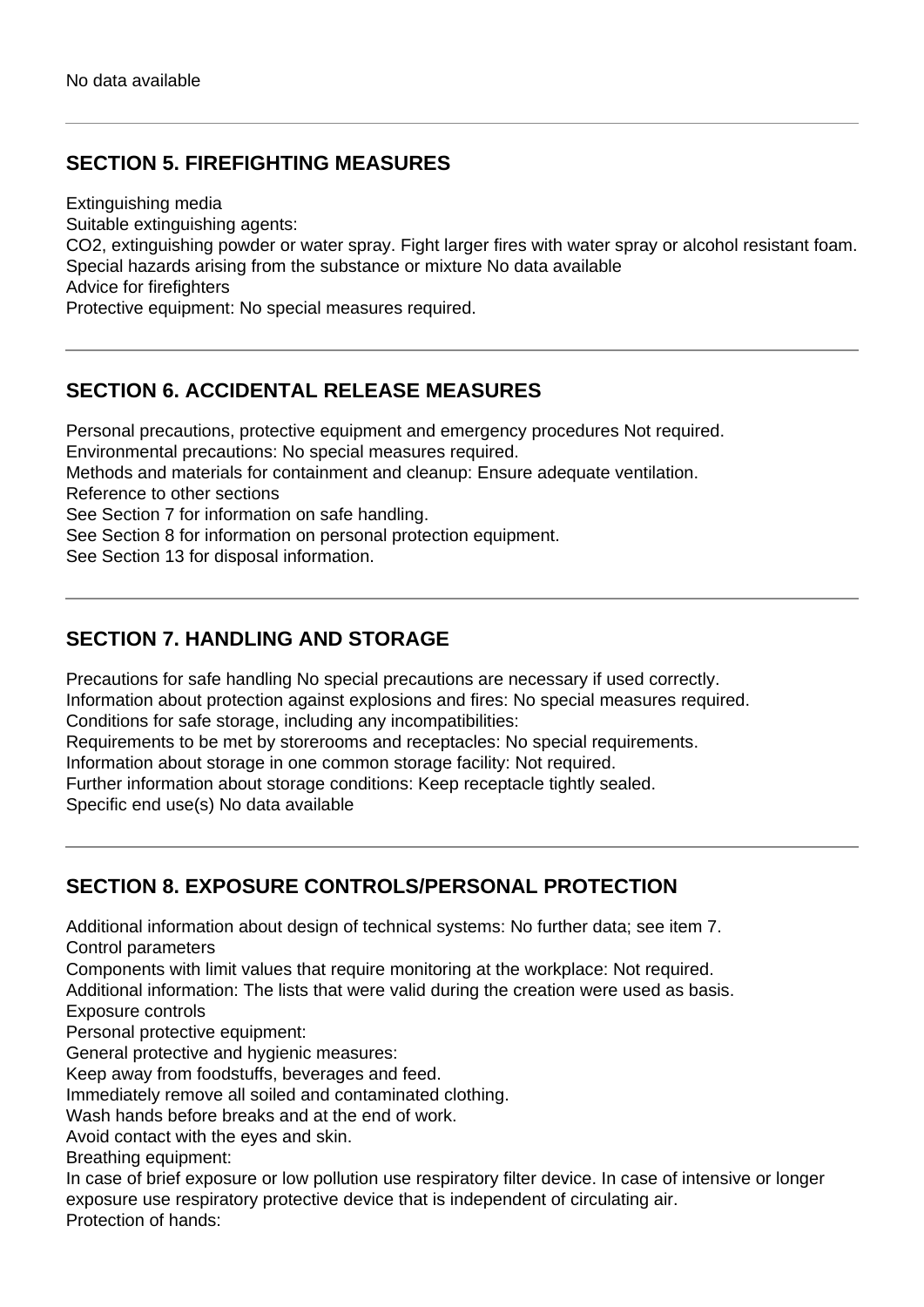Protective gloves

The glove material has to be impermeable and resistant to the product/ the substance/ the preparation.

Due to missing tests no recommendation to the glove material can be given for the product/ the preparation/ the chemical mixture.

Selection of the glove material on consideration of the penetration times, rates of diffusion and the degradation

Material of gloves

The selection of the suitable gloves does not only depend on the material, but also on further marks of quality and varies from manufacturer to manufacturer.

Penetration time of glove material

The exact break through time has to be found out by the manufacturer of the protective gloves and has to be observed.

Eye protection:

Tightly sealed goggles

#### **SECTION 9. PHYSICAL AND CHEMICAL PROPERTIES**

Information on basic physical and chemical properties Appearance: Form: Powder Color: Off-white to white Odor: No data available Odor threshold: No data available. pH: N/A Melting point/Melting range: No data available Boiling point/Boiling range: No data available Sublimation temperature / start: No data available Flammability (solid, gas) No data available. Ignition temperature: No data available Decomposition temperature: No data available Autoignition: No data available. Danger of explosion: No data available. Explosion limits: Lower: No data available Upper: No data available Vapor pressure: N/A Density: No data available Relative density No data available. Vapor density N/A Evaporation rate N/A Solubility in / Miscibility with Water: Soluble Partition coefficient (n-octanol/water): No data available. Viscosity: Dynamic: N/A Kinematic: N/A Organic solvents: 0.0 % Solids content: 100.0 % Other information No data available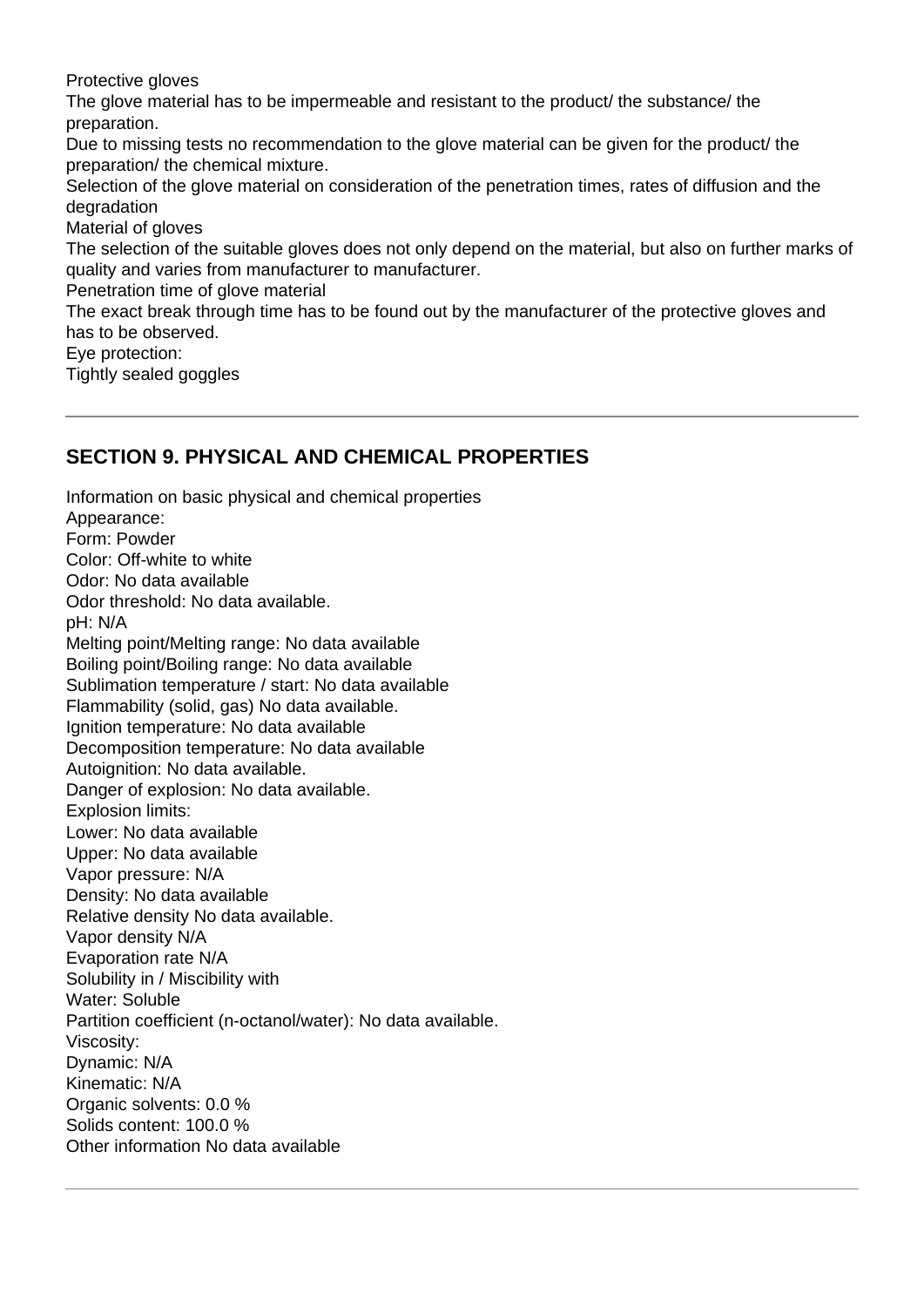# **SECTION 10. STABILITY AND REACTIVITY**

**Reactivity** Chemical stability Thermal decomposition / conditions to be avoided: No decomposition if used according to specifications. Possibility of hazardous reactions No dangerous reactions known. Conditions to avoid No data available Incompatible materials: No data available Hazardous decomposition products: No dangerous decomposition products known.

# **SECTION 11. TOXICOLOGICAL INFORMATION**

Information on toxicological effects Acute toxicity: Primary irritant effect: on the skin: Irritant to skin and mucous membranes. on the eye: Irritating effect. Sensitization: No sensitizing effects known. Additional toxicological information: Carcinogenic categories IARC (International Agency for Research on Cancer) Substance is not listed. NTP (National Toxicology Program) Substance is not listed. OSHA-Ca (Occupational Safety & Health Administration) Substance is not listed.

# **SECTION 12. ECOLOGICAL INFORMATION**

**Toxicity** Aquatic toxicity: No data available Persistence and degradability No data available Bioaccumulative potential No data available Mobility in soil No data available Additional ecological information: Not known to be hazardous to water. Results of PBT and vPvB assessment PBT: N/A vPvB: N/A Other adverse effects No data available

# **SECTION 13. DISPOSAL CONSIDERATIONS**

Waste treatment methods Recommendation: Must not be disposed of together with household garbage. Do not allow product to enter drains, sewage systems, or other water courses system. Uncleaned packagings: Recommendation: Disposal must be made according to official regulations.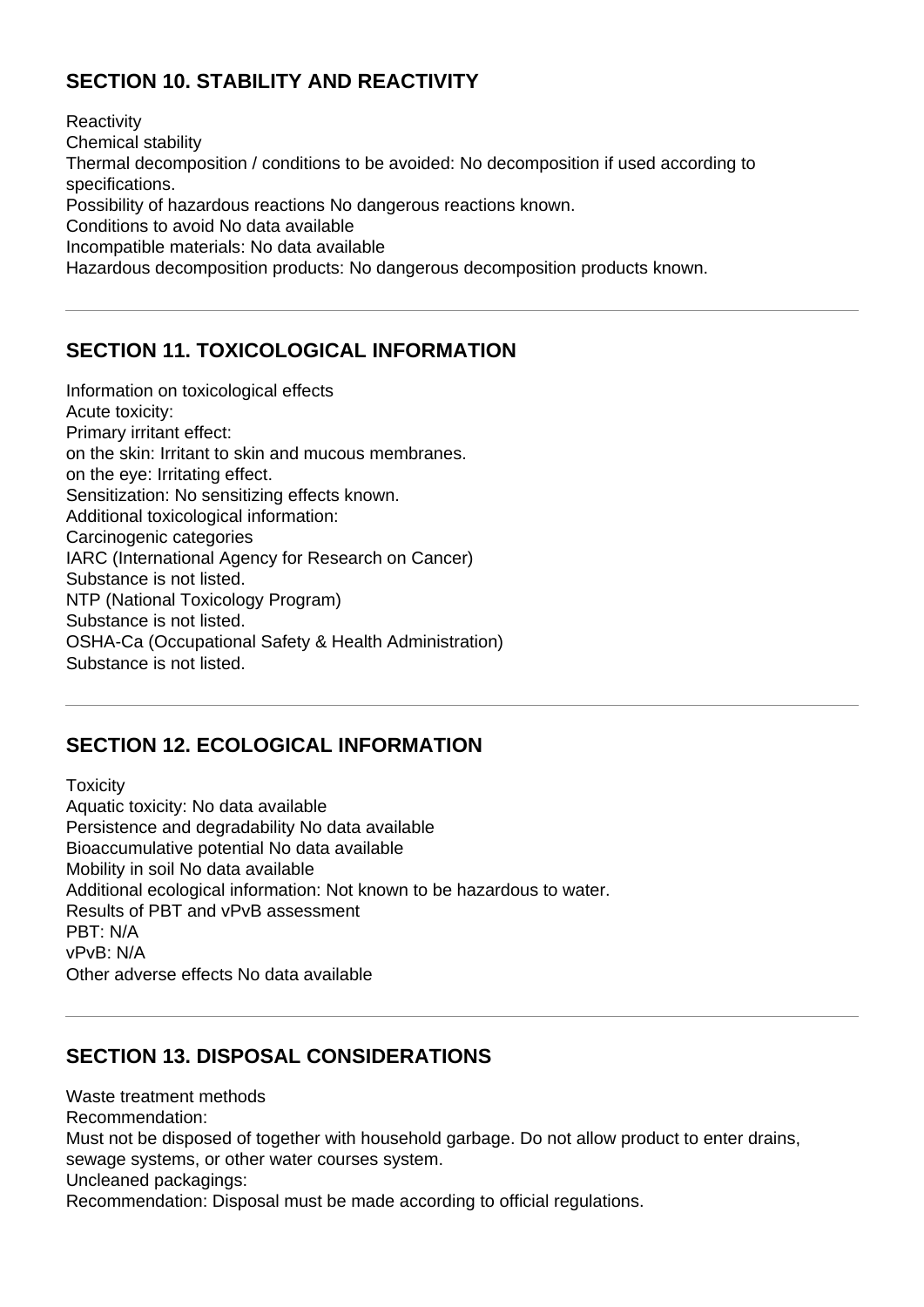#### **SECTION 14. TRANSPORT INFORMATION**

UN-Number DOT, ADN, IMDG, IATA not regulated UN proper shipping name DOT, ADN, IMDG, IATA not regulated Transport hazard class(es) DOT, ADN, IMDG, IATA Class not regulated Packing group DOT, IMDG, IATA not regulated Environmental hazards: Marine pollutant: No Special precautions for user N/A Transport in bulk according to Annex II of MARPOL73/78 and the IBC Code N/A UN "Model Regulation": -

# **SECTION 15. REGULATORY INFORMATION**

Safety, health and environmental regulations/legislation specific for the substance or mixture Sara Section 355 (extremely hazardous substances): Substance is not listed. Section 313 (Specific toxic chemical listings): Substance is not listed. TSCA (Toxic Substances Control Act): Substance is not listed. Proposition 65 Chemicals known to cause cancer: Substance is not listed. Chemicals known to cause reproductive toxicity for females: Substance is not listed. Chemicals known to cause reproductive toxicity for males: Substance is not listed.Chemicals known to cause developmental toxicity: Substance is not listed. Carcinogenic categories EPA (Environmental Protection Agency) Substance is not listed. TLV (Threshold Limit Value established by ACGIH) Substance is not listed. NIOSH-Ca (National Institute for Occupational Safety and Health) Substance is not listed. GHS label elements The substance is classified and labeled according to the Globally Harmonized System (GHS). Hazard pictograms GHS07 Signal word Warning Hazard-determining components of labeling: Thulium(III) acetate tetrahydrate Hazard statements